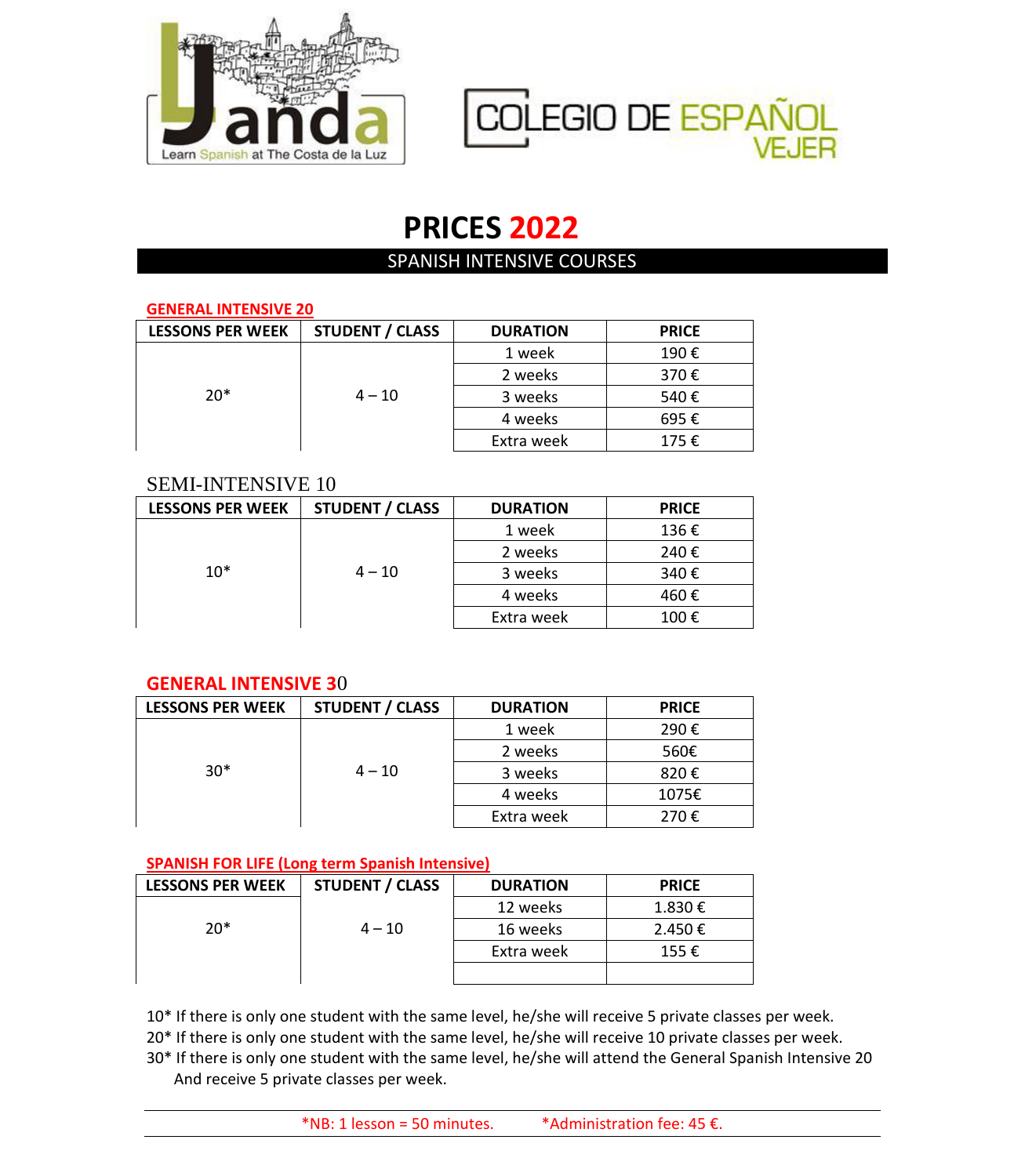#### **GROUP PROGRAMMES**

Tailor made group programmes are available all year long. Please ask for price quote and details.

## PRIVATE TUITION

#### **ONE-TO-ONE TUITION / SKYPE LESSONS**

| <b>LESSONS PER WEEK</b> | <b>PRICE</b> |
|-------------------------|--------------|
| 5 lessons               | 180€         |
| 10 lessons              | 350€         |
| 20 lessons              | 655€         |
| 30 lessons              | 915€         |
| 1 extra                 | 36€          |

#### **ONE-TO-ONE FOR TWO TUITIONS**

| <b>LESSONS PER WEEK</b> | <b>PRICE</b> |
|-------------------------|--------------|
| 5 lessons               | 200€         |
| 10 lessons              | 390€         |
| 20 lessons              | 735€         |
| 30 lessons              | 1040€        |
| 1 extra                 | 40 €         |

## **SPECIAL COURSES**

#### **SUMMER COURSES FOR TEENAGERS (JULY & AUGUST)** Age group: 13 to 17

| <b>LESSONS PER WEEK</b> | <b>DURATION</b> | <b>PRICE</b> |
|-------------------------|-----------------|--------------|
|                         | 1 week *        | 620 €        |
|                         | 2 weeks         | 1.180€       |
| 20 lessons +            | 3 weeks         | 1.670€       |
| Activities              | 4 weeks         | 2090€        |
|                         | Extra weeks     | 515€         |

Price includes: tuition, material, insurance, accommodation in double room, full board, Spanish family within walking distance from school, comprehensive activity program (cultural visits, sports, excursions, etc.)

Please note our one week course runs from Sunday to Sunday, so the students have the chance to participate in the Saturday excursion.

Not including arrival & departure transport.

Transport from airport to hosting family can be booked apart.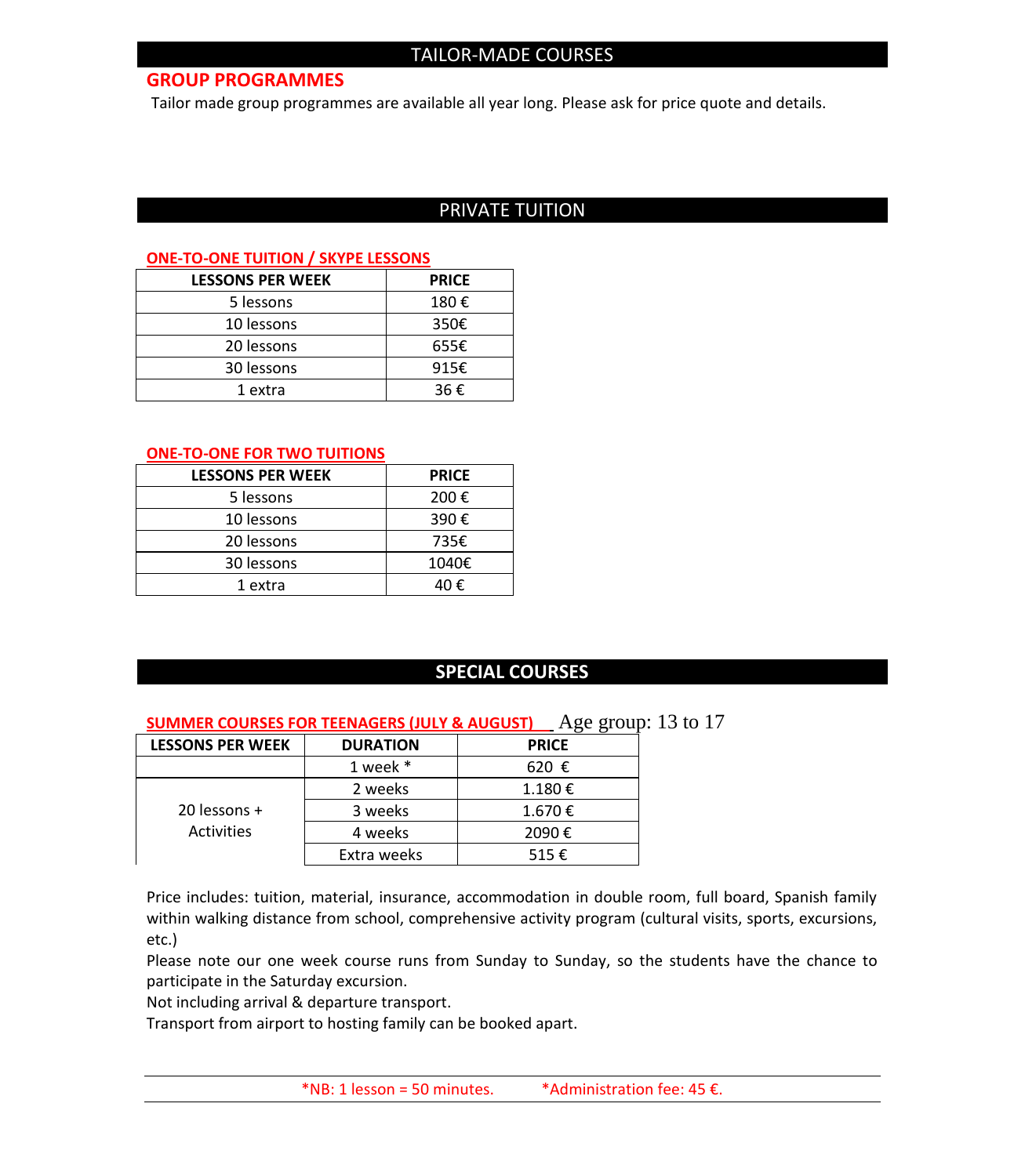## RESIDENTIAL COURSE

4 weeks (2 lessons per week) 120 €

4 weeks (4 lessons per week) 240 €

STUDENT / CLASS 4 - 10

## **SPANISH COURSE + YOGA/SURF/FLAMENCO/HORSE RIDING OR WALKING**

| <b>GENERAL INTENSIVE</b> | <b>ACTIVITIES</b>  | <b>DURATION</b> | <b>PRICE</b> |
|--------------------------|--------------------|-----------------|--------------|
|                          |                    |                 |              |
| 20 hours of Spanish      | 3 Sessions of      | 1 week          | 365€         |
| lessons per week         | Yoga/Surf/         | 2 weeks         | 715€         |
|                          | <b>Flamenco or</b> | 3 weeks         | 1060€        |
|                          | Horse riding or    | 4 weeks         | 1390€        |
|                          | <b>Walking</b>     | Extra week      | 350€         |
|                          |                    |                 |              |

## **SPANISH COURSE + HORSE RIDING LESSONS AND RIDING ROUTES**

| <b>GENERAL INTENSIVE</b>                | <b>ACTIVITIES</b>                                          | <b>PRICE PER 2</b><br><b>WEEKS</b> |
|-----------------------------------------|------------------------------------------------------------|------------------------------------|
| 20 hours of Spanish<br>lessons per week | 3 sessions of riding<br>classes during your first<br>week. | 930€                               |
|                                         | routes in the area<br>੨<br>during the second week          |                                    |

#### **SPANISH COURSE + GOLF**

| <b>GENERAL</b><br><b>INTENSIVE</b> | <b>ACTIVITIES</b>     | <b>DURATION</b> | <b>PRICE</b> |
|------------------------------------|-----------------------|-----------------|--------------|
|                                    | Green fee to          | 1 week          | 510€         |
| 20 hours of                        | "Montenmedio" Golf    | 2 weeks         | 875€         |
| Spanish lessons                    | Course (6.260 meters, | 3 weeks         | 1220€        |
| per week                           | 18 holes & par 72)    | 4 weeks         | 1545€        |

#### **EQUIPMENT & TRANSPORT NOT INCLUDED, THE COURSE IS BASED APPROX 5KM OUTSIDE VEJER.**

**IF YOU WOULD LIKE PRIVATE CLASSES, OR HAVE ANY OTHER SPECIFIC REQUIREMENTS, PLEASE DON´T HESITATE TO CONTACT US.**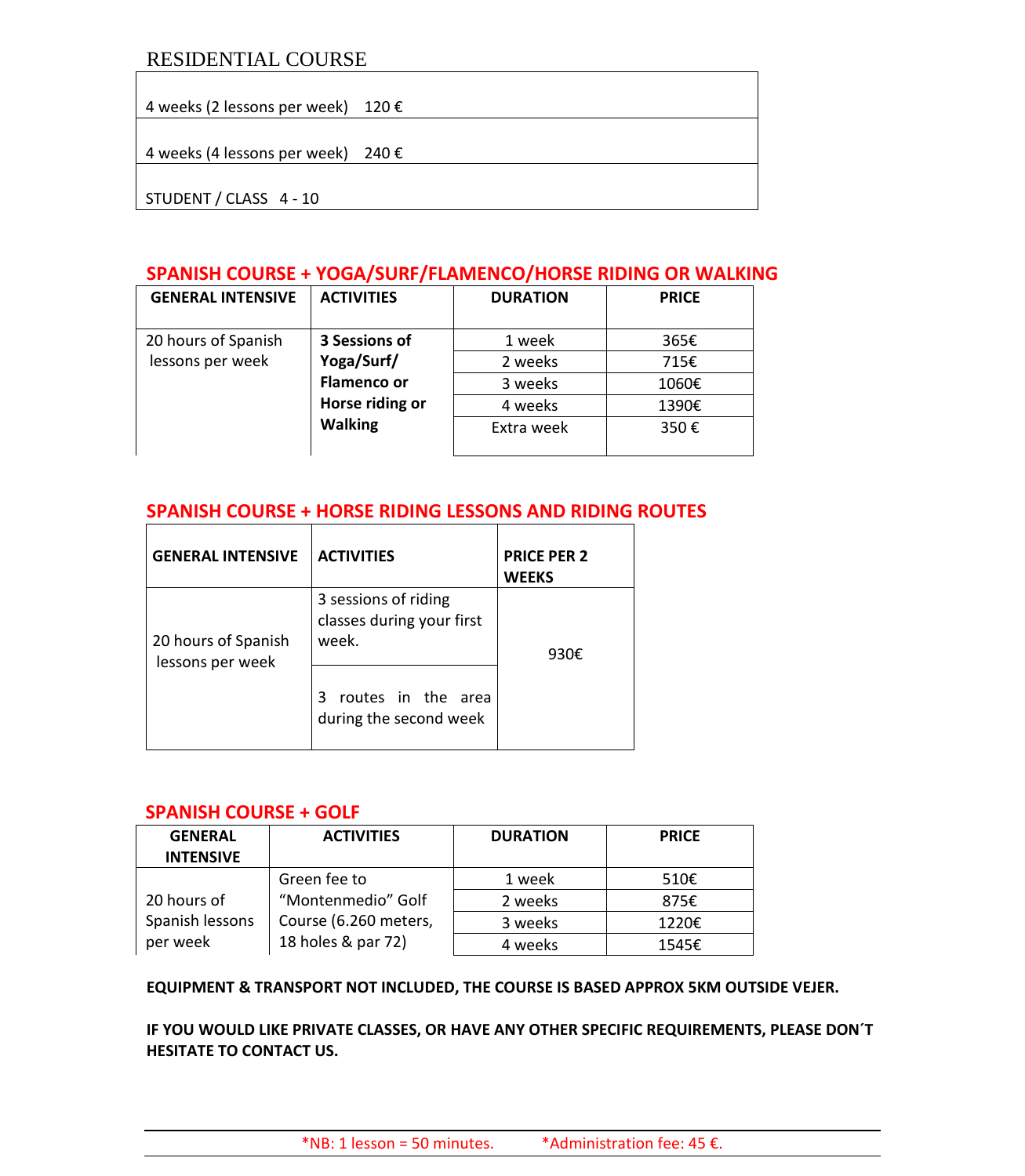# ADDITIONAL INFORMATION

## **Holidays**

Classes will not be held nor recuperated on the following national and local holidays:

1.1.2022 – 09.1.2022 Fiesta de año nuevo 15.4.2022 Good Friday 29.4.2022 Feria de Primavera 15.8.2022 Día de Fiesta Nacional (Asunción de la Virgen) 12.10.2022 Fiesta de la Hispanidad 1.11.2022 Todos los Santos 6.12.2022 Día de la Constitución Española 26.12.2022 – 08.01.2023 Christmas Holiday

## **Arrival days**

The accommodation is available from Sunday 12 am, the day before the course starts to Saturday 12 am, the day following the end of course. Extra days may be booked subject to availability.

## **Transfer service**

Transfer service is available on request to and from the following places: Jerez, Malaga, Gibraltar and Seville Airports. Please send details of your arrival and we will send further information.

|                 | <b>ADULTO</b> | <b>JUNIOR</b> |
|-----------------|---------------|---------------|
| Jerez-Vejer     | 125€          | 115€          |
| Seville-Vejer   | 230€          | 220€          |
| Malaga-Vejer    | 260€          | 250€          |
| Gibraltar-Vejer | 130€          | 120€          |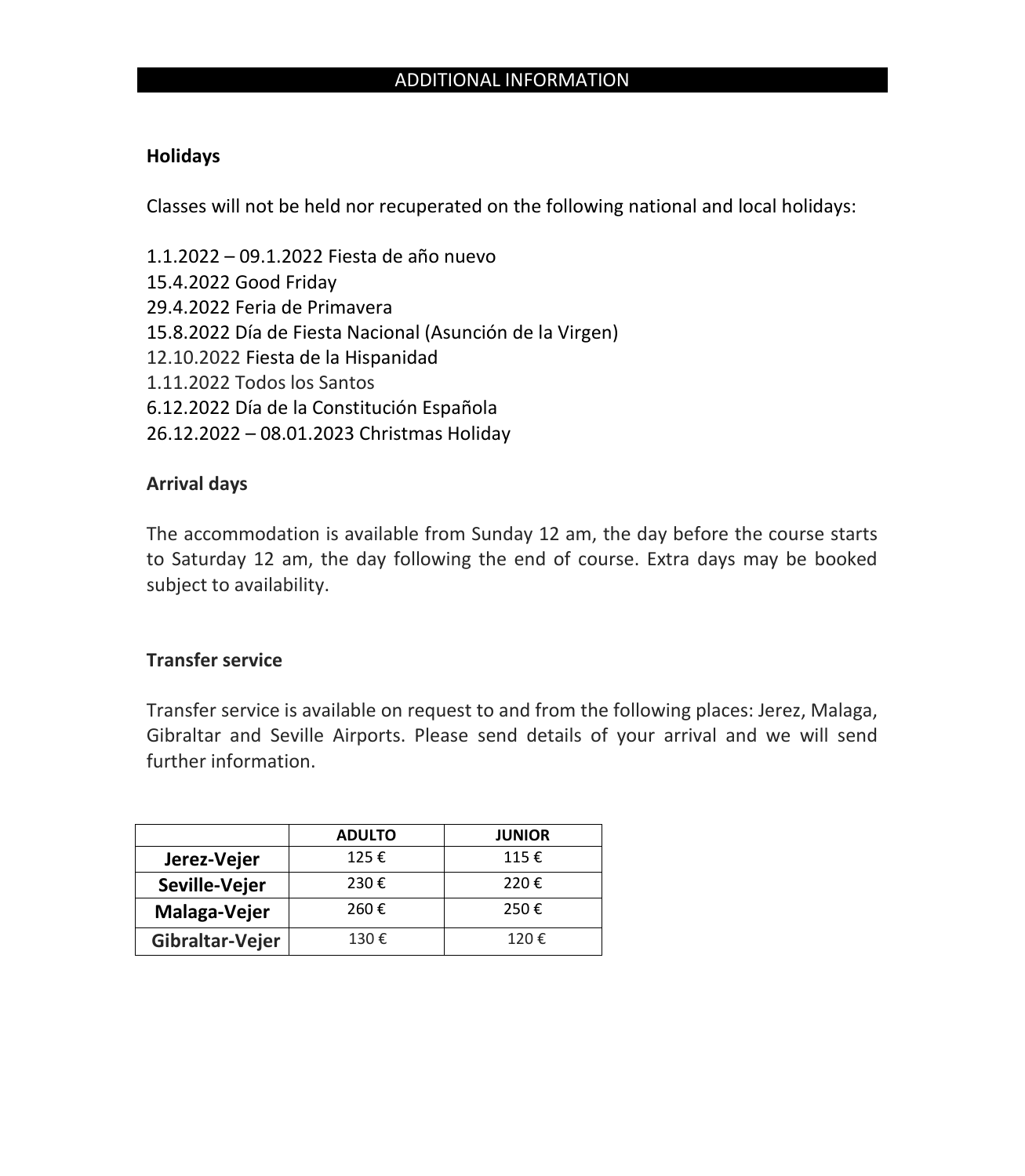### **SPANISH FAMILY**

Half board (breakfast and lunch) or full board (breakfast, lunch and dinner), one laundry per week, room cleaning and change of bed linen once a week included.

| <b>HALF BOARD</b>                           | SINGLE ROOM | DOUBLE ROOM/      |
|---------------------------------------------|-------------|-------------------|
|                                             |             | <b>PER PERSON</b> |
| <b>PER WEEK</b>                             | 275€        | 260€              |
| EXTRA NIGHT                                 | 40€         | 30€               |
| <b>FULL BOARD</b>                           | SINGLE ROOM | DOUBLE ROOM/      |
|                                             |             | <b>PER PERSON</b> |
| <b>PFR WFFK</b>                             | 320€        | 300€              |
| <b>EXTRA NIGHT</b>                          | 50€         | 40€               |
| Supplement during July and August: 40€/week |             |                   |

## **SHARED HOUSE OR FLAT**

Common use of living room, kitchen, bathroom, self-catering, bed linen provided.

|                                              | SINGLE ROOM | DOUBLE ROOM/      |
|----------------------------------------------|-------------|-------------------|
|                                              |             | <b>PER PERSON</b> |
| <b>PFR WFFK</b>                              | 220€        | 190€              |
| EXTRA NIGHT                                  | 40€         | 30€               |
| Supplement during July and August: 40 €/week |             |                   |

## **OWN APARTMENT**

Living room with fully equipped kitchen, one double bedroom, bathroom. All expenses such as water and electricity included. Bed linen and towels provided.

|                          | 1 WEEK | <b>EXTRA NIGHT</b> |
|--------------------------|--------|--------------------|
| LOW SEASON               | 350€   | 70€                |
| <b>JULY &amp; AUGUST</b> | 450€   | 80€                |